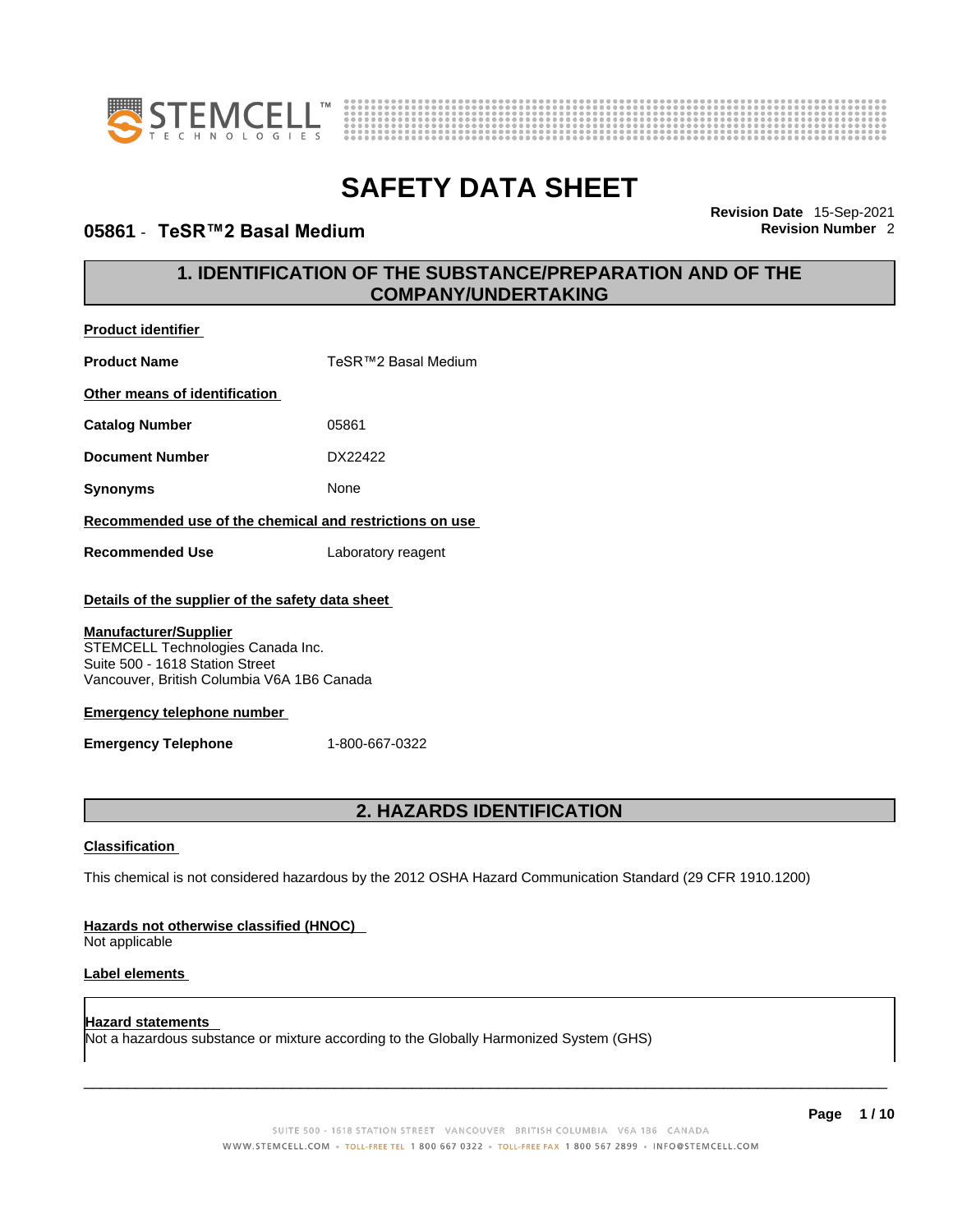



## \_\_\_\_\_\_\_\_\_\_\_\_\_\_\_\_\_\_\_\_\_\_\_\_\_\_\_\_\_\_\_\_\_\_\_\_\_\_\_\_\_\_\_\_\_\_\_\_\_\_\_\_\_\_\_\_\_\_\_\_\_\_\_\_\_\_\_\_\_\_\_\_\_\_\_\_\_\_\_\_\_\_\_\_\_\_\_\_\_\_\_\_\_ **Revision Date** 15-Sep-2021 **05861** - **TeSR™2 Basal Medium Revision Number** 2

The product contains no substances which at their given concentration, are considered to be hazardous to health.

**Appearance** Clear **Physical state** Liquid

**Odor** No data available

**Other Information**  Not applicable

#### **Unknown acute toxicity** 0 % of the mixture consists of ingredient(s) of unknown toxicity

0 % of the mixture consists of ingredient(s) of unknown acute oral toxicity

0 % of the mixture consists of ingredient(s) of unknown acute dermal toxicity

0 % of the mixture consists of ingredient(s) of unknown acute inhalation toxicity (gas)

0 % of the mixture consists of ingredient(s) of unknown acute inhalation toxicity (vapor)

0 % of the mixture consists of ingredient(s) of unknown acute inhalation toxicity (dust/mist)

### **3. COMPOSITION/INFORMATION ON INGREDIENTS**

#### **Substance**

Not applicable.

#### **Mixture**

Not a hazardous substance or mixture according to the Globally Harmonized System (GHS)

\*The exact percentage (concentration) of composition has been withheld as a trade secret.

### **4. FIRST AID MEASURES**

### **Description of first aid measures**

| <b>Inhalation</b>   | Remove to fresh air.                                                                                                    |
|---------------------|-------------------------------------------------------------------------------------------------------------------------|
| Eye contact         | Rinse thoroughly with plenty of water for at least 15 minutes, lifting lower and upper eyelids.<br>Consult a physician. |
| <b>Skin contact</b> | Wash skin with soap and water.                                                                                          |
| <b>Ingestion</b>    | Clean mouth with water and drink afterwards plenty of water.                                                            |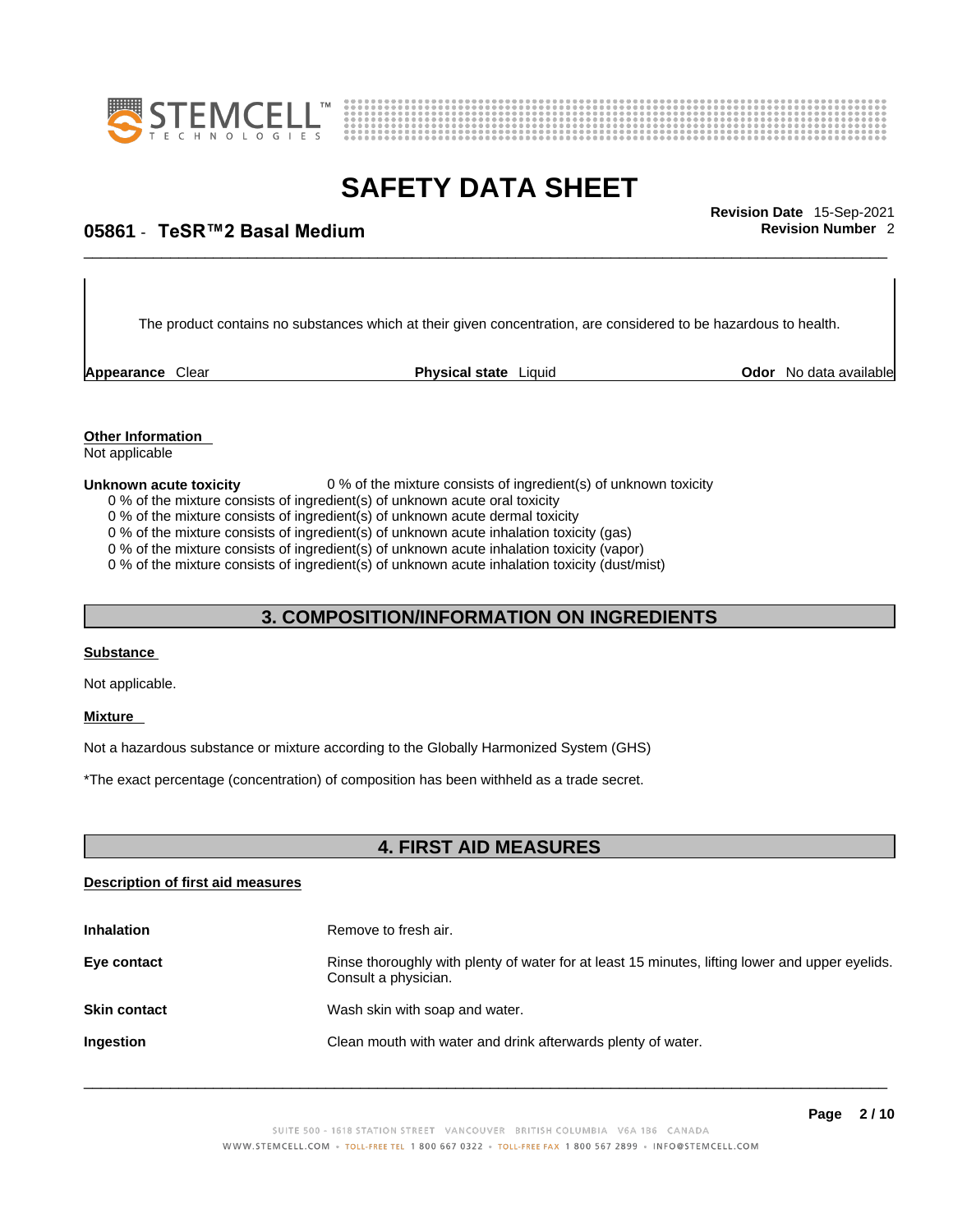



## \_\_\_\_\_\_\_\_\_\_\_\_\_\_\_\_\_\_\_\_\_\_\_\_\_\_\_\_\_\_\_\_\_\_\_\_\_\_\_\_\_\_\_\_\_\_\_\_\_\_\_\_\_\_\_\_\_\_\_\_\_\_\_\_\_\_\_\_\_\_\_\_\_\_\_\_\_\_\_\_\_\_\_\_\_\_\_\_\_\_\_\_\_ **Revision Date** 15-Sep-2021 **05861** - **TeSR™2 Basal Medium Revision Number** 2

| Most important symptoms and effects, both acute and delayed                                                      |                                                                                                                                       |  |
|------------------------------------------------------------------------------------------------------------------|---------------------------------------------------------------------------------------------------------------------------------------|--|
| <b>Symptoms</b>                                                                                                  | No information available.                                                                                                             |  |
| Indication of any immediate medical attention and special treatment needed                                       |                                                                                                                                       |  |
| Note to physicians                                                                                               | Treat symptomatically.                                                                                                                |  |
|                                                                                                                  |                                                                                                                                       |  |
|                                                                                                                  | <b>5. FIRE-FIGHTING MEASURES</b>                                                                                                      |  |
| <b>Suitable Extinguishing Media</b>                                                                              | Use extinguishing measures that are appropriate to local circumstances and the<br>surrounding environment.                            |  |
| Unsuitable extinguishing media                                                                                   | CAUTION: Use of water spray when fighting fire may be inefficient.                                                                    |  |
| Specific hazards arising from the<br>chemical                                                                    | No information available.                                                                                                             |  |
| <b>Explosion data</b><br><b>Sensitivity to Mechanical Impact None.</b><br><b>Sensitivity to Static Discharge</b> | None.                                                                                                                                 |  |
| Special protective equipment for<br>fire-fighters                                                                | Firefighters should wear self-contained breathing apparatus and full firefighting turnout<br>gear. Use personal protection equipment. |  |

### **6. ACCIDENTAL RELEASE MEASURES**

### **Personal precautions, protective equipment and emergency procedures**

| <b>Personal precautions</b>                          | Ensure adequate ventilation.                                                         |  |
|------------------------------------------------------|--------------------------------------------------------------------------------------|--|
|                                                      |                                                                                      |  |
| <b>Environmental precautions</b>                     |                                                                                      |  |
| <b>Environmental precautions</b>                     | See Section 12 for additional Ecological Information.                                |  |
| Methods and material for containment and cleaning up |                                                                                      |  |
| <b>Methods for containment</b>                       | Prevent further leakage or spillage if safe to do so.                                |  |
| Methods for cleaning up                              | Pick up and transfer to properly labeled containers.                                 |  |
| Prevention of secondary hazards                      | Clean contaminated objects and areas thoroughly observing environmental regulations. |  |
|                                                      |                                                                                      |  |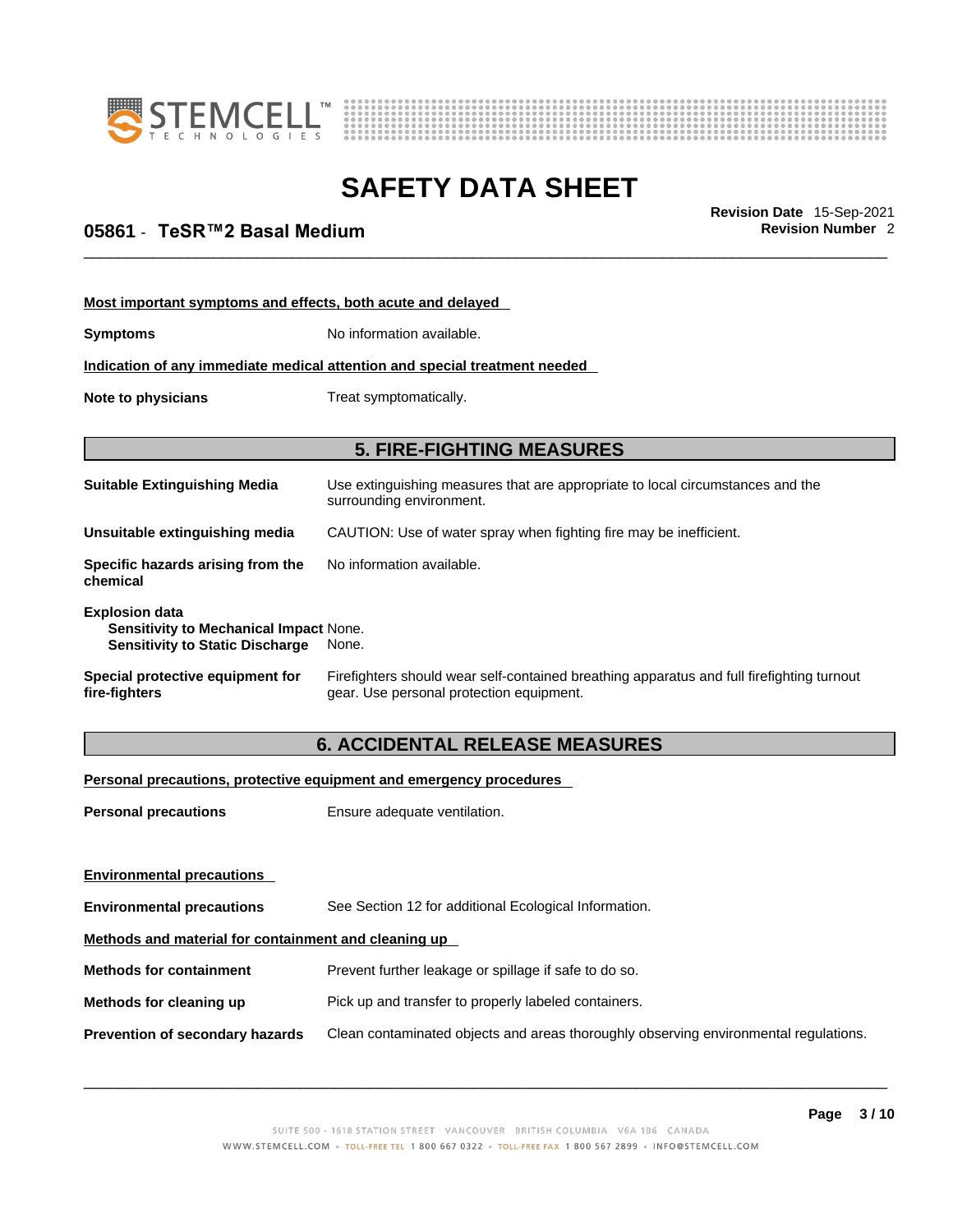



## \_\_\_\_\_\_\_\_\_\_\_\_\_\_\_\_\_\_\_\_\_\_\_\_\_\_\_\_\_\_\_\_\_\_\_\_\_\_\_\_\_\_\_\_\_\_\_\_\_\_\_\_\_\_\_\_\_\_\_\_\_\_\_\_\_\_\_\_\_\_\_\_\_\_\_\_\_\_\_\_\_\_\_\_\_\_\_\_\_\_\_\_\_ **Revision Date** 15-Sep-2021 **05861** - **TeSR™2 Basal Medium Revision Number** 2

|                                                              | 7. HANDLING AND STORAGE                                                                                                                                                     |
|--------------------------------------------------------------|-----------------------------------------------------------------------------------------------------------------------------------------------------------------------------|
| <b>Precautions for safe handling</b>                         |                                                                                                                                                                             |
| Advice on safe handling                                      | Handle in accordance with good industrial hygiene and safety practice.                                                                                                      |
| Conditions for safe storage, including any incompatibilities |                                                                                                                                                                             |
| <b>Storage Conditions</b>                                    | Store in accordance with information listed on the Product Information Sheet (PIS).                                                                                         |
|                                                              | 8. EXPOSURE CONTROLS/PERSONAL PROTECTION                                                                                                                                    |
| <b>Control parameters</b>                                    |                                                                                                                                                                             |
| <b>Exposure Limits</b>                                       | This product, as supplied, does not contain any hazardous materials with occupational<br>exposure limits established by the region specific regulatory bodies.              |
| Appropriate engineering controls                             |                                                                                                                                                                             |
| <b>Engineering controls</b>                                  | Showers<br>Eyewash stations<br>Ventilation systems.                                                                                                                         |
|                                                              | Individual protection measures, such as personal protective equipment                                                                                                       |
| <b>Eye/face protection</b>                                   | No special protective equipment required.                                                                                                                                   |
| Skin and body protection                                     | No special protective equipment required.                                                                                                                                   |
| <b>Respiratory protection</b>                                | No protective equipment is needed under normal use conditions. If exposure limits are<br>exceeded or irritation is experienced, ventilation and evacuation may be required. |
| <b>General hygiene considerations</b>                        | Handle in accordance with good industrial hygiene and safety practice.                                                                                                      |

### **9. PHYSICAL AND CHEMICAL PROPERTIES**

**Information on basic physical and chemical properties Physical state** Liquid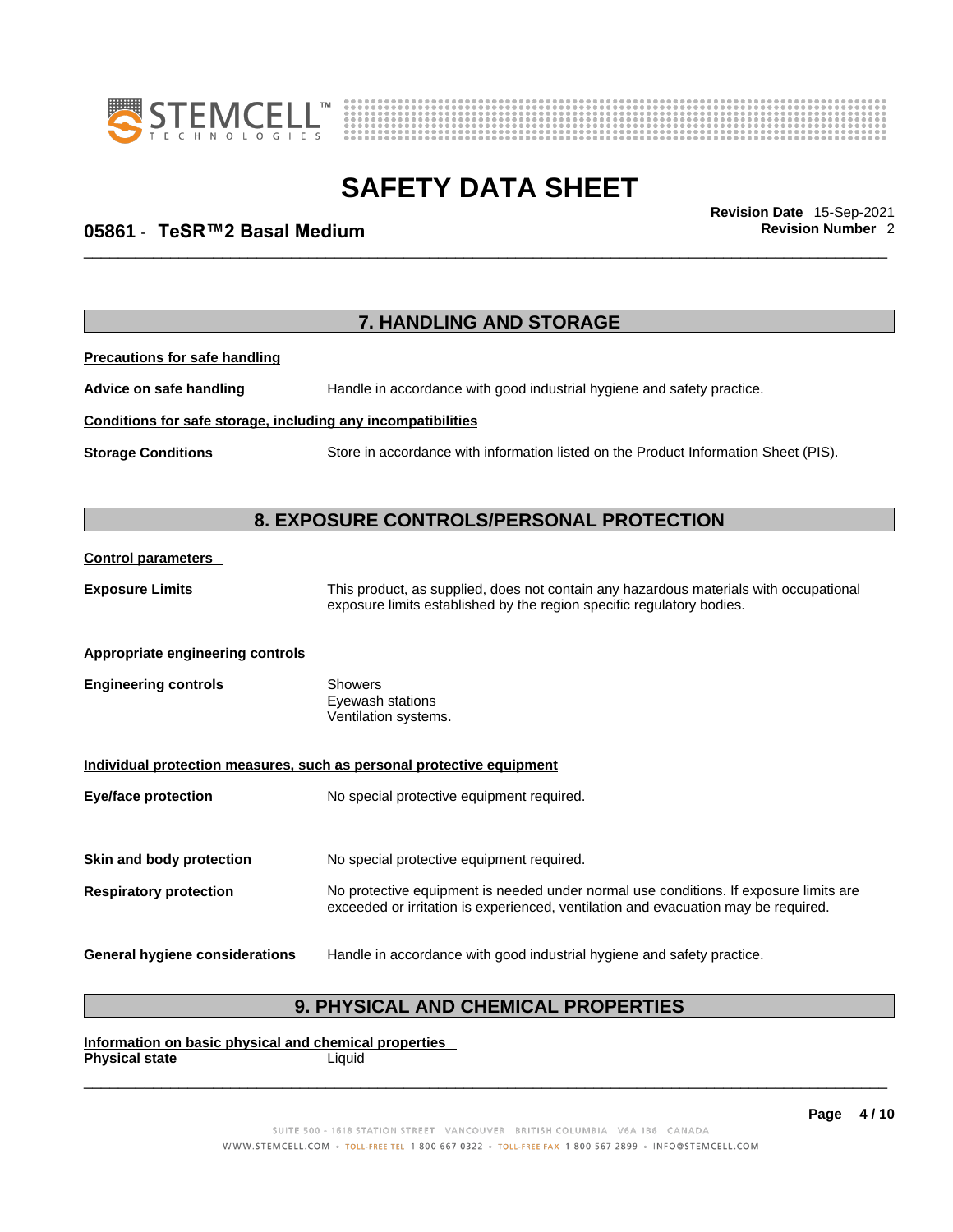



## \_\_\_\_\_\_\_\_\_\_\_\_\_\_\_\_\_\_\_\_\_\_\_\_\_\_\_\_\_\_\_\_\_\_\_\_\_\_\_\_\_\_\_\_\_\_\_\_\_\_\_\_\_\_\_\_\_\_\_\_\_\_\_\_\_\_\_\_\_\_\_\_\_\_\_\_\_\_\_\_\_\_\_\_\_\_\_\_\_\_\_\_\_ **Revision Date** 15-Sep-2021 **05861** - **TeSR™2 Basal Medium Revision Number** 2

**Appearance** Clear<br> **Color Color** red **Odor No data available**<br> **Odor threshold No data available** 

**Explosive properties**<br> **Oxidizing properties**<br> **Oxidizing properties**<br> **No information available Oxidizing properties Property CONSCRUTE ACCORDING METHOD Values <b>CONSCRUTE ACCORDING METHOD METHOD METHOD VALUES Property Remarks** • **Method pH** No data available None known **Melting point / freezing point** No data available None known<br> **Rojling point / bojling range** No data available None Known None known **Boiling point / boiling range** No data available **None known**<br>
No data available **None known**<br>
No data available **None known Evaporation rate Cone Cone Access Mone Cone Cone Cone Access Provident Cone Cone Access Provident Cone known<br>
<b>Flammability (solid. gas)** No data available Cone Cone Known **Flammability (solid, gas)** No data available None known **Flammability Limit in Air None known None known Upper flammability limit:** No data available **Lower flammability limit:** No data available **Vapor pressure** 1980 in the Modata available 1980 in the Known None known<br> **Vapor density** 1980 in the None Known None known None known **Vapor density** No data available None known **Relative density Water solubility** No data available None known **Solubility in other solvents** No data available None known **Partition coefficient**<br> **Autoignition temperature**<br>
No data available None None known<br>
None known **Autoignition temperature** Mo data available Mone known<br> **Decomposition temperature** No data available None known **Decomposition temperature** No data available<br> **Kinematic viscosity** No data available **Kinematic viscosity No data available None known**<br> **Discussible No data available None known**<br>
None known **Dynamic viscosity No data available None known** 

**Other Information** 

No data available

**No data available** 

**Softening point**<br> **Molecular weight**<br> **Molecular weight**<br> **Molecular weight**<br> **Molecular weight No information available Molecular formula** No information available **VOC Content (%)**<br> **Content (%)**<br>
No information available<br>
No information available **No information available Bulk density No information available** 

### **10. STABILITY AND REACTIVITY**

| <b>Reactivity</b>                                                       | No information available.                 |
|-------------------------------------------------------------------------|-------------------------------------------|
| <b>Chemical stability</b>                                               | Stable under normal conditions.           |
| <b>Possibility of hazardous reactions</b> None under normal processing. |                                           |
| <b>Conditions to avoid</b>                                              | None known based on information supplied. |
| Incompatible materials                                                  | None known based on information supplied. |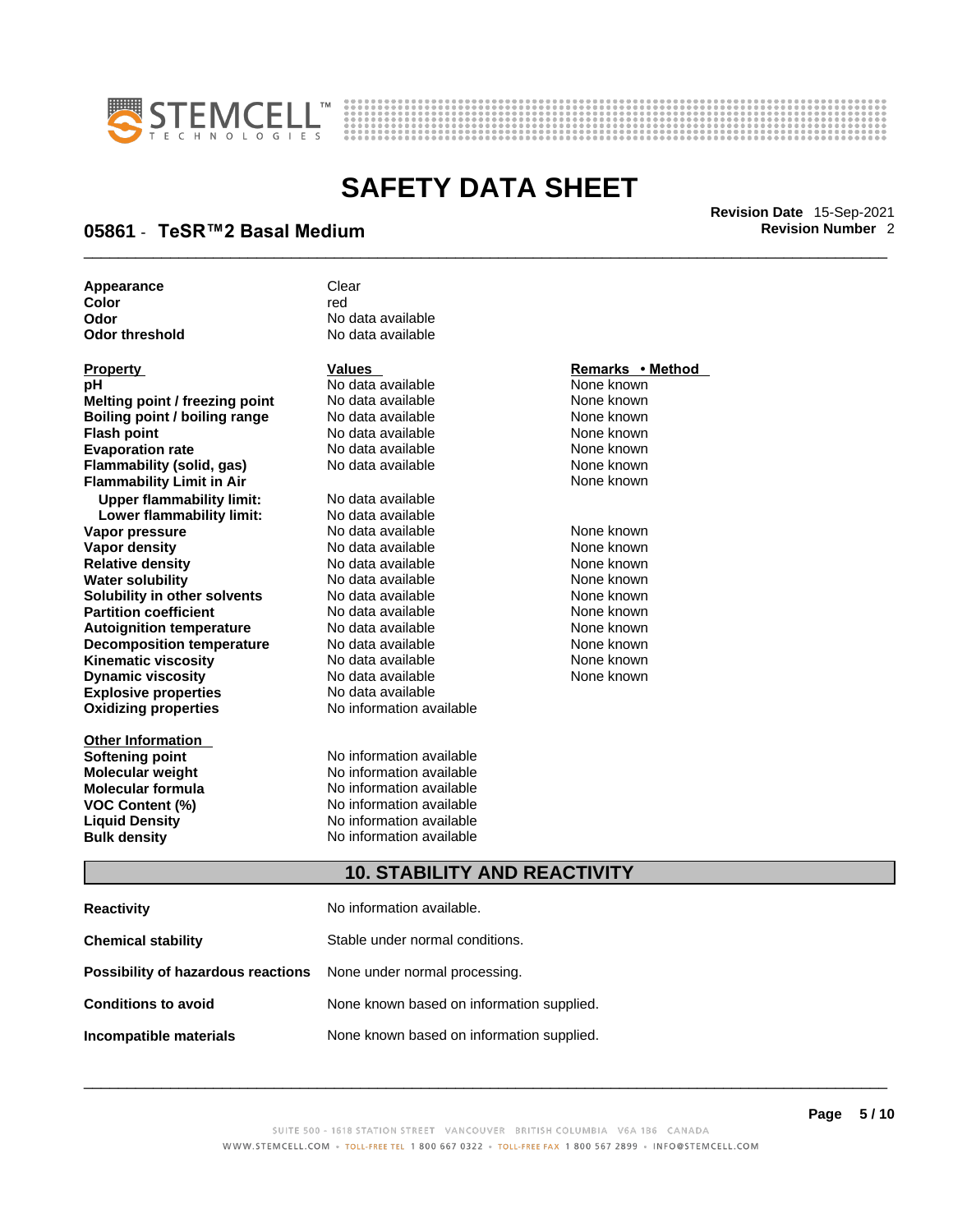



## \_\_\_\_\_\_\_\_\_\_\_\_\_\_\_\_\_\_\_\_\_\_\_\_\_\_\_\_\_\_\_\_\_\_\_\_\_\_\_\_\_\_\_\_\_\_\_\_\_\_\_\_\_\_\_\_\_\_\_\_\_\_\_\_\_\_\_\_\_\_\_\_\_\_\_\_\_\_\_\_\_\_\_\_\_\_\_\_\_\_\_\_\_ **Revision Date** 15-Sep-2021 **05861** - **TeSR™2 Basal Medium Revision Number** 2

**Hazardous decomposition products** None known based on information supplied.

### **11. TOXICOLOGICAL INFORMATION**

**Information on likely routes of exposure**

**Product Information**

| <b>Inhalation</b>                                              | Specific test data for the substance or mixture is not available.                                                                                                                                                                                                                                                                                                                                                                                                                                                         |
|----------------------------------------------------------------|---------------------------------------------------------------------------------------------------------------------------------------------------------------------------------------------------------------------------------------------------------------------------------------------------------------------------------------------------------------------------------------------------------------------------------------------------------------------------------------------------------------------------|
| Eye contact                                                    | Specific test data for the substance or mixture is not available.                                                                                                                                                                                                                                                                                                                                                                                                                                                         |
| <b>Skin contact</b>                                            | Specific test data for the substance or mixture is not available.                                                                                                                                                                                                                                                                                                                                                                                                                                                         |
| Ingestion                                                      | Specific test data for the substance or mixture is not available.                                                                                                                                                                                                                                                                                                                                                                                                                                                         |
|                                                                | <u>Symptoms related to the physical, chemical and toxicological characteristics</u>                                                                                                                                                                                                                                                                                                                                                                                                                                       |
| Symptoms                                                       | No information available.                                                                                                                                                                                                                                                                                                                                                                                                                                                                                                 |
| <b>Numerical measures of toxicity</b><br><b>Acute toxicity</b> |                                                                                                                                                                                                                                                                                                                                                                                                                                                                                                                           |
| Unknown acute toxicity<br><b>Product Information</b>           | 0 % of the mixture consists of ingredient(s) of unknown toxicity<br>0 % of the mixture consists of ingredient(s) of unknown acute oral toxicity<br>0 % of the mixture consists of ingredient(s) of unknown acute dermal toxicity<br>0 % of the mixture consists of ingredient(s) of unknown acute inhalation toxicity (gas)<br>0 % of the mixture consists of ingredient(s) of unknown acute inhalation toxicity (vapor)<br>0 % of the mixture consists of ingredient(s) of unknown acute inhalation toxicity (dust/mist) |
|                                                                | Delayed and immediate effects as well as chronic effects from short and long-term exposure                                                                                                                                                                                                                                                                                                                                                                                                                                |
| Skin corrosion/irritation                                      | No information available.                                                                                                                                                                                                                                                                                                                                                                                                                                                                                                 |
| <b>Product Information</b>                                     |                                                                                                                                                                                                                                                                                                                                                                                                                                                                                                                           |
| Serious eye damage/eye irritation                              | No information available.                                                                                                                                                                                                                                                                                                                                                                                                                                                                                                 |
| <b>Product Information</b>                                     |                                                                                                                                                                                                                                                                                                                                                                                                                                                                                                                           |
| Respiratory or skin sensitization                              | No information available.                                                                                                                                                                                                                                                                                                                                                                                                                                                                                                 |
| <b>Product Information</b>                                     |                                                                                                                                                                                                                                                                                                                                                                                                                                                                                                                           |
|                                                                |                                                                                                                                                                                                                                                                                                                                                                                                                                                                                                                           |

**Germ cell mutagenicity** No information available.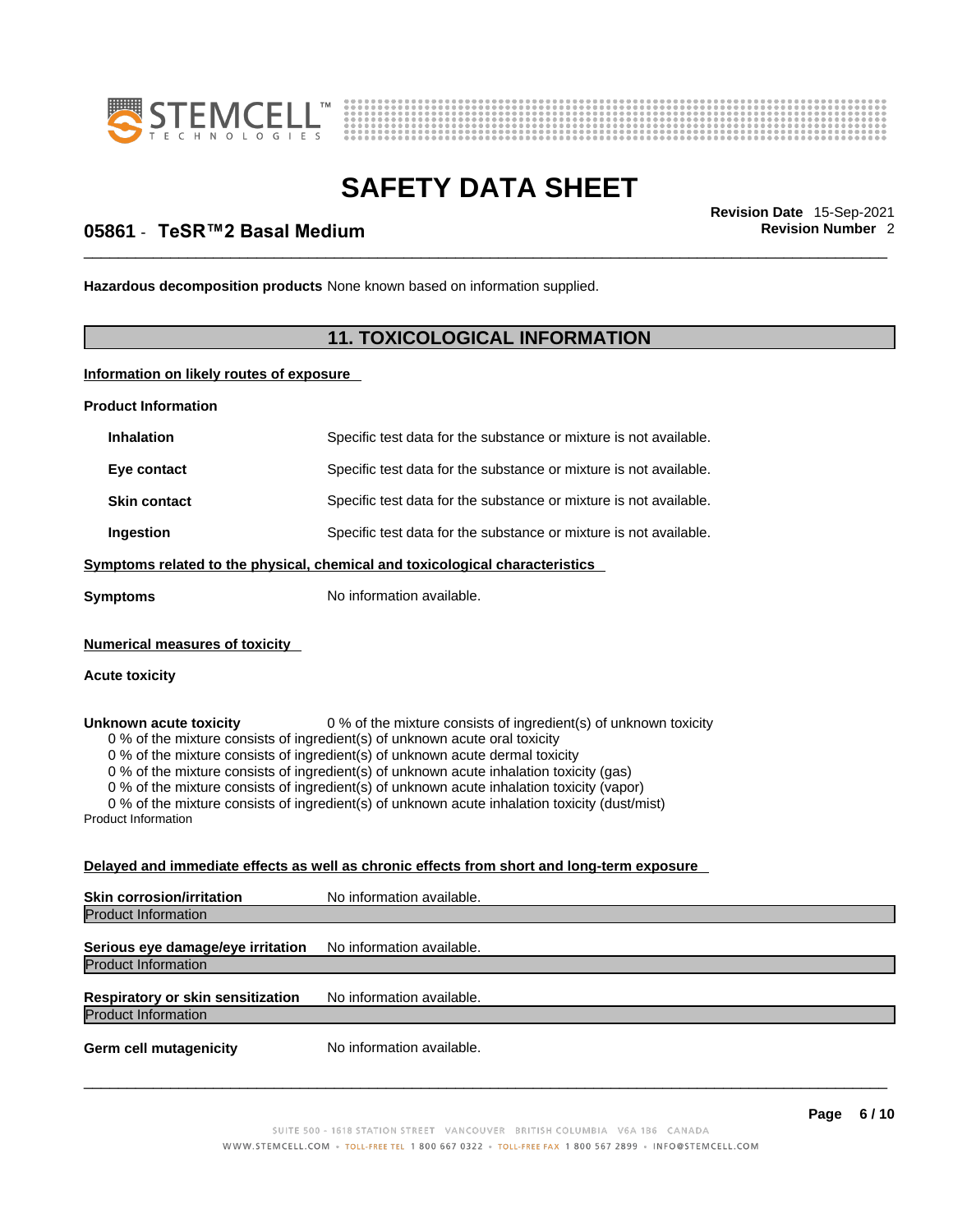



## \_\_\_\_\_\_\_\_\_\_\_\_\_\_\_\_\_\_\_\_\_\_\_\_\_\_\_\_\_\_\_\_\_\_\_\_\_\_\_\_\_\_\_\_\_\_\_\_\_\_\_\_\_\_\_\_\_\_\_\_\_\_\_\_\_\_\_\_\_\_\_\_\_\_\_\_\_\_\_\_\_\_\_\_\_\_\_\_\_\_\_\_\_ **Revision Date** 15-Sep-2021 **05861** - **TeSR™2 Basal Medium Revision Number** 2

| <b>Product Information</b>           |                                                         |  |  |
|--------------------------------------|---------------------------------------------------------|--|--|
| Carcinogenicity                      | No information available.                               |  |  |
|                                      |                                                         |  |  |
| <b>Reproductive toxicity</b>         | No information available.<br><b>Product Information</b> |  |  |
|                                      |                                                         |  |  |
| <b>STOT - single exposure</b>        | No information available.                               |  |  |
|                                      | <b>Product Information</b>                              |  |  |
| <b>STOT - repeated exposure</b>      | No information available.                               |  |  |
|                                      | <b>Product Information</b>                              |  |  |
| <b>Aspiration hazard</b>             | No information available.                               |  |  |
|                                      | <b>12. ECOLOGICAL INFORMATION</b>                       |  |  |
| <b>Ecotoxicity</b>                   |                                                         |  |  |
|                                      | <b>Product Information</b>                              |  |  |
| <b>Persistence and degradability</b> | No information available.                               |  |  |
| <b>Bioaccumulation</b>               | There is no data for this product.                      |  |  |
| Other adverse effects                | No information available.                               |  |  |
| <b>13. DISPOSAL CONSIDERATIONS</b>   |                                                         |  |  |
| <b>Waste treatment methods</b>       |                                                         |  |  |

| Waste from residues/unused    | Dispose of in accordance with local regulations. Dispose of waste in accordance with |
|-------------------------------|--------------------------------------------------------------------------------------|
| products                      | environmental legislation.                                                           |
| <b>Contaminated packaging</b> | Do not reuse empty containers.                                                       |

### **14. TRANSPORT INFORMATION**

DOT Not regulated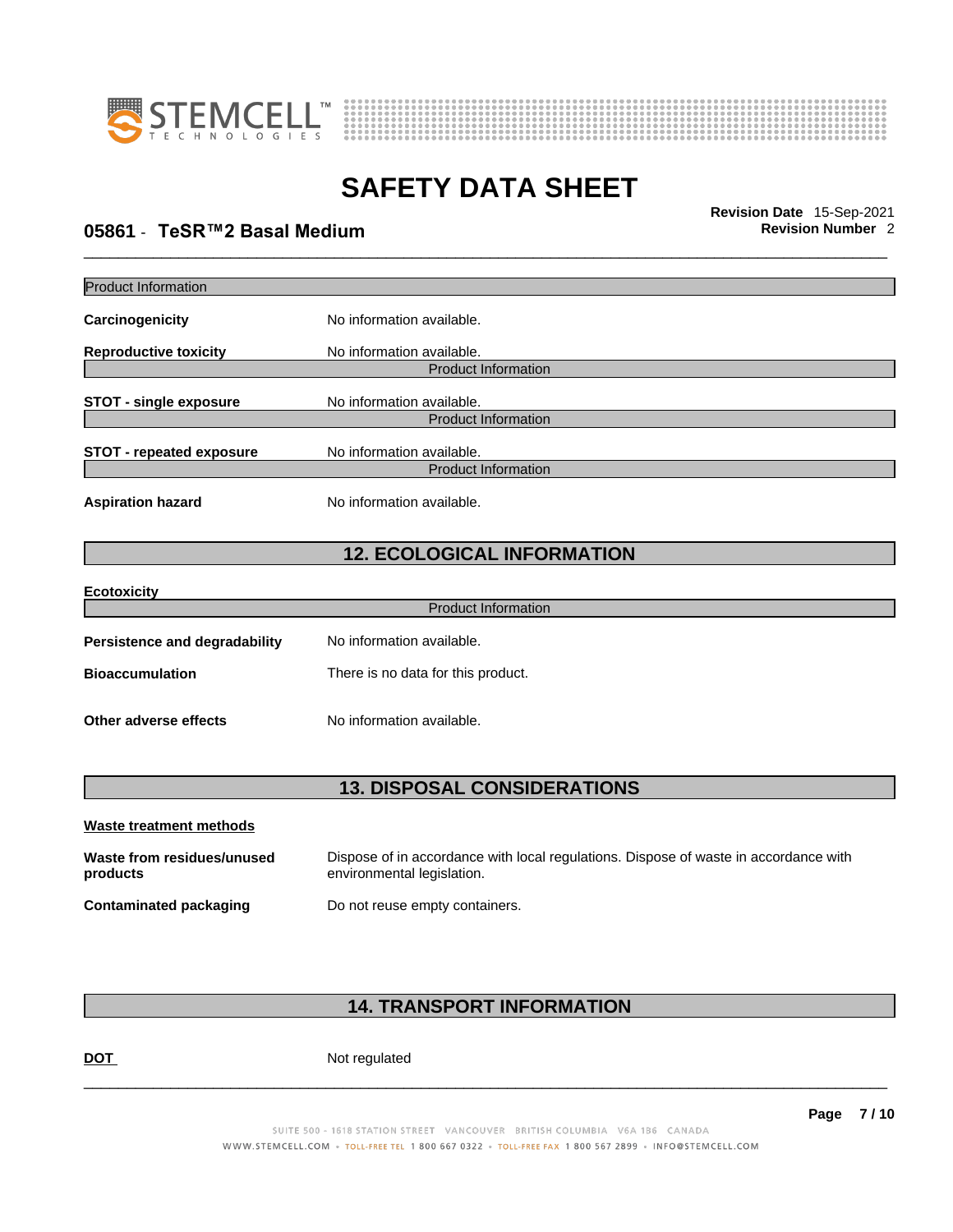



\_\_\_\_\_\_\_\_\_\_\_\_\_\_\_\_\_\_\_\_\_\_\_\_\_\_\_\_\_\_\_\_\_\_\_\_\_\_\_\_\_\_\_\_\_\_\_\_\_\_\_\_\_\_\_\_\_\_\_\_\_\_\_\_\_\_\_\_\_\_\_\_\_\_\_\_\_\_\_\_\_\_\_\_\_\_\_\_\_\_\_\_\_ **Revision Date** 15-Sep-2021 **05861** - **TeSR™2 Basal Medium Revision Number** 2

| TDG         | Not regulated |
|-------------|---------------|
| <b>MEX</b>  | Not regulated |
| ICAO (air)  | Not regulated |
| <b>IATA</b> | Not regulated |
| <b>IMDG</b> | Not regulated |
| <b>RID</b>  | Not regulated |
| <b>ADR</b>  | Not regulated |
| <b>ADN</b>  | Not regulated |

### **15. REGULATORY INFORMATION**

| <b>International Inventories</b> |                 |  |
|----------------------------------|-----------------|--|
| <b>TSCA</b>                      | Does not comply |  |
| <b>DSL/NDSL</b>                  | Does not comply |  |
| <b>EINECS/ELINCS</b>             | Does not comply |  |
| <b>ENCS</b>                      | Does not comply |  |
| <b>IECSC</b>                     | Does not comply |  |
| <b>KECL</b>                      | Does not comply |  |
| <b>PICCS</b>                     | Does not comply |  |
| <b>AICS</b>                      | Does not comply |  |
|                                  |                 |  |

 **Legend:** 

 **TSCA** - United States Toxic Substances Control Act Section 8(b) Inventory

 **DSL/NDSL** - Canadian Domestic Substances List/Non-Domestic Substances List

 **EINECS/ELINCS** - European Inventory of Existing Chemical Substances/European List of Notified Chemical Substances

 **ENCS** - Japan Existing and New Chemical Substances

 **IECSC** - China Inventory of Existing Chemical Substances

 **KECL** - Korean Existing and Evaluated Chemical Substances

 **PICCS** - Philippines Inventory of Chemicals and Chemical Substances

 **AICS** - Australian Inventory of Chemical Substances

### **US Federal Regulations**

### **SARA 313**

Section 313 of Title III of the Superfund Amendments and Reauthorization Act of 1986 (SARA). This product does not contain any chemicals which are subject to the reporting requirements of the Act and Title 40 of the Code of Federal Regulations, Part 372.

| No |  |
|----|--|
| No |  |
|    |  |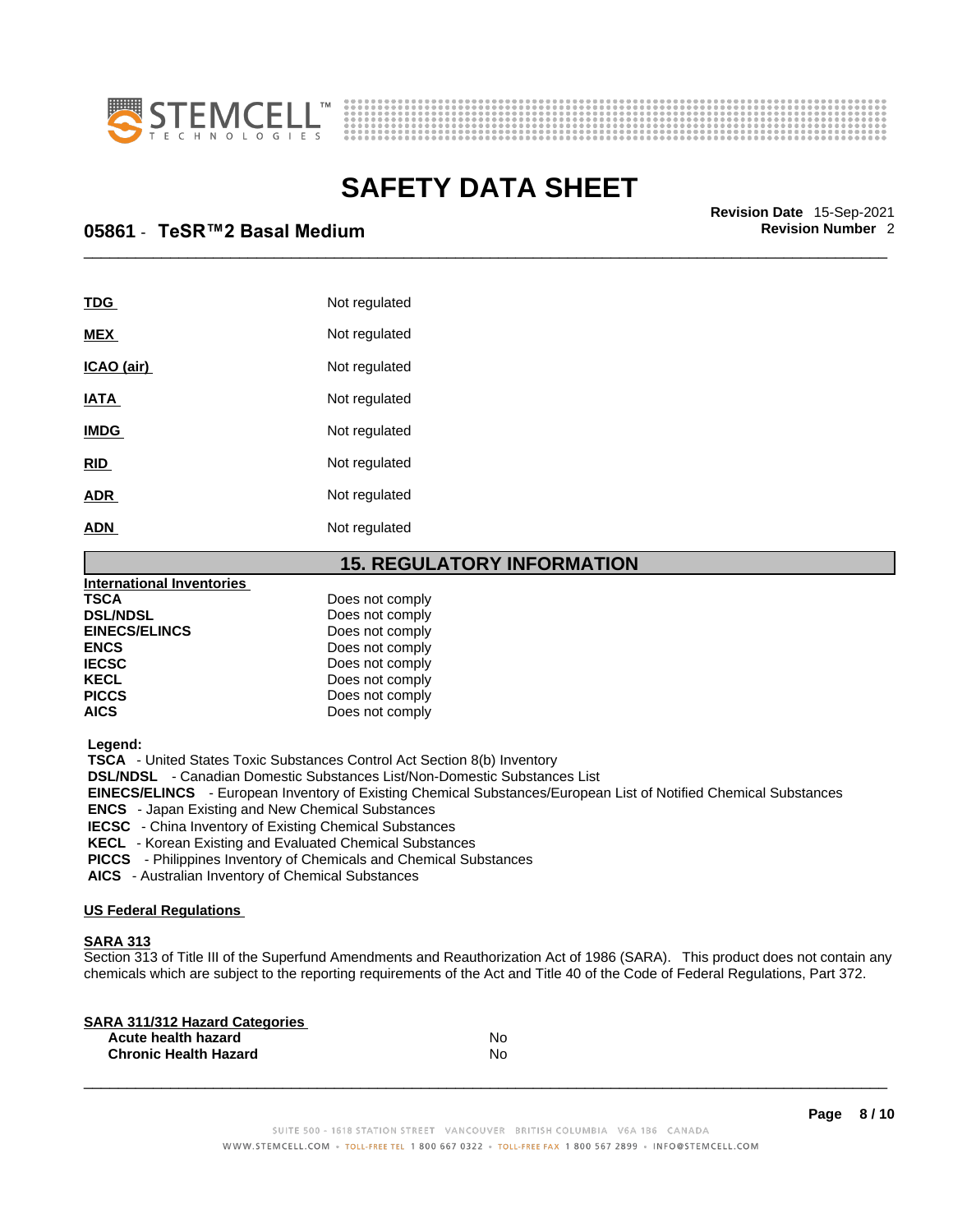



## \_\_\_\_\_\_\_\_\_\_\_\_\_\_\_\_\_\_\_\_\_\_\_\_\_\_\_\_\_\_\_\_\_\_\_\_\_\_\_\_\_\_\_\_\_\_\_\_\_\_\_\_\_\_\_\_\_\_\_\_\_\_\_\_\_\_\_\_\_\_\_\_\_\_\_\_\_\_\_\_\_\_\_\_\_\_\_\_\_\_\_\_\_ **Revision Date** 15-Sep-2021 **05861** - **TeSR™2 Basal Medium Revision Number** 2

| Fire hazard                       | No |  |
|-----------------------------------|----|--|
| Sudden release of pressure hazard | No |  |
| <b>Reactive Hazard</b>            | No |  |

#### **CWA** (Clean Water Act)

This product does not contain any substances regulated as pollutants pursuant to the Clean Water Act (40 CFR 122.21 and 40 CFR 122.42).

#### **CERCLA**

This material, as supplied, does not contain any substances regulated as hazardous substances under the Comprehensive Environmental Response Compensation and Liability Act (CERCLA) (40 CFR 302) or the Superfund Amendments and Reauthorization Act (SARA) (40 CFR 355). There may be specific reporting requirements at the local, regional, or state level pertaining to releases of this material.

#### **US State Regulations**

#### **California Proposition 65**

This product does not contain any Proposition 65 chemicals.

### **U.S. State Right-to-Know Regulations**

#### **US State Regulations**

| Chemical name | <b>New Jersey</b> | <b>Massachusetts</b> | Pennsylvania |
|---------------|-------------------|----------------------|--------------|
| Water         |                   |                      |              |
| 7732-18-5     |                   |                      |              |

#### **U.S. EPA Label Information**

**EPA Pesticide Registration Number** Not applicable

### **16. OTHER INFORMATION, INCLUDING DATE OF PREPARATION OF THE LAST REVISION**

**Prepared By, State Control. STEMCELL Technologies Canada Inc.** Cuality Control. STEMCELL Technologies Canada Inc.

**Revision Date** 15-Sep-2021

**Revision Note** Noinformation available.

### **Disclaimer**

The information provided in this Safety Data Sheet is correct to the best of our knowledge, information and belief at the date of its publication. The information given is designed only as a guidance for safe handling, use, processing, storage, transportation, disposal and release and is not to be considered a warranty or quality specification. The information relates only to the specific material designated and may not be valid for such material used in combination with any other